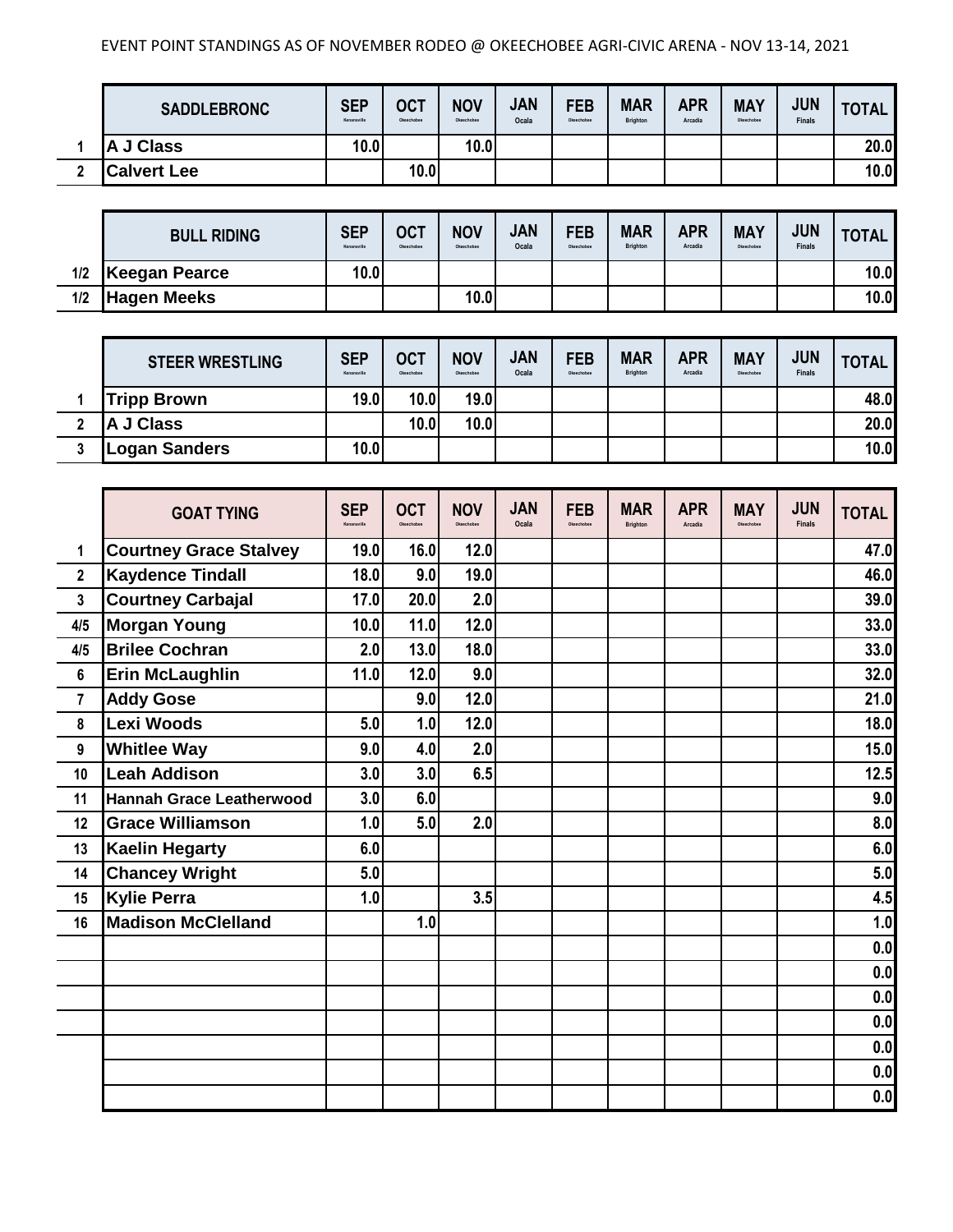|                | <b>BREAK-AWAY</b><br><b>CALF ROPING</b> | <b>SEP</b><br>Kenansville | <b>OCT</b><br>Okeechobee | <b>NOV</b><br>Okeachober | <b>JAN</b><br>Ocala | <b>FEB</b><br>Okeechobe | <b>MAR</b><br><b>Brighton</b> | <b>APR</b><br>Arcadia | <b>MAY</b><br>Okeechobee | <b>JUN</b><br><b>Finals</b> | <b>TOTAL</b> |
|----------------|-----------------------------------------|---------------------------|--------------------------|--------------------------|---------------------|-------------------------|-------------------------------|-----------------------|--------------------------|-----------------------------|--------------|
| 1              | <b>Kaydence Tindall</b>                 | 16.0                      | 17.5                     | 17.0                     |                     |                         |                               |                       |                          |                             | 50.5         |
| $\mathbf{2}$   | <b>Lacey Nail</b>                       | 8.0                       | 14.0                     | 18.0                     |                     |                         |                               |                       |                          |                             | 40.0         |
| 3              | <b>Addy Gose</b>                        | 5.0                       | 14.0                     | 8.0                      |                     |                         |                               |                       |                          |                             | 27.0         |
| 4              | <b>Courtney Grace Stalvey</b>           | 12.0                      | 6.0                      | 6.0                      |                     |                         |                               |                       |                          |                             | 24.0         |
| 5              | <b>Brilee Cochran</b>                   | 13.0                      |                          | 10.0                     |                     |                         |                               |                       |                          |                             | 23.0         |
| 6              | <b>Courtney Carbajal</b>                | 9.0                       | 13.5                     |                          |                     |                         |                               |                       |                          |                             | 22.5         |
| $\overline{7}$ | <b>Chancey Wright</b>                   |                           | 12.0                     | 8.5                      |                     |                         |                               |                       |                          |                             | 20.5         |
| 8              | <b>Kaelin Hegarty</b>                   | 9.0                       | 1.0                      | 6.0                      |                     |                         |                               |                       |                          |                             | 16.0         |
| 9              | <b>Shaeley Jenkins</b>                  | 7.0                       | 8.0                      |                          |                     |                         |                               |                       |                          |                             | 15.0         |
| 10             | <b>Erin McLaughlin</b>                  | 10.0                      |                          | 3.5                      |                     |                         |                               |                       |                          |                             | 13.5         |
| 11             | <b>Whitlee Way</b>                      |                           | 5.0                      | 7.0                      |                     |                         |                               |                       |                          |                             | 12.0         |
| 12             | <b>Kelsey Kennedy</b>                   |                           |                          | 9.0                      |                     |                         |                               |                       |                          |                             | 9.0          |
| 13/14          | <b>Morgan Barnes</b>                    | 1.0                       | 7.0                      |                          |                     |                         |                               |                       |                          |                             | 8.0          |
| 13/14          | <b>Tannah Williams</b>                  |                           | 8.0                      |                          |                     |                         |                               |                       |                          |                             | 8.0          |
| 15/16          | <b>Grace Williamson</b>                 | 7.0                       |                          |                          |                     |                         |                               |                       |                          |                             | 7.0          |
| 15/16          | <b>Leyton Watford</b>                   |                           |                          | 7.0                      |                     |                         |                               |                       |                          |                             | 7.0          |
| 17/18          | <b>Abbey Kinneman</b>                   | 6.0                       |                          |                          |                     |                         |                               |                       |                          |                             | 6.0          |
| 17/18          | <b>Morgan Young</b>                     | 4.0                       |                          | 2.0                      |                     |                         |                               |                       |                          |                             | 6.0          |
| 19             | Hannah Grace Leatherwood                |                           | 1.0                      | 4.0                      |                     |                         |                               |                       |                          |                             | 5.0          |
| 20             | <b>Hannah Forkum</b>                    |                           | 3.0                      |                          |                     |                         |                               |                       |                          |                             | 3.0          |
| 21/22          | <b>Jalee Wilcox</b>                     |                           |                          | 2.0                      |                     |                         |                               |                       |                          |                             | 2.0          |
| 21/22          | <b>Leah Addison</b>                     | 2.0                       |                          |                          |                     |                         |                               |                       |                          |                             | 2.0          |
| $23 - 25$      | <b>Makayla Ammons</b>                   |                           |                          | 1.0                      |                     |                         |                               |                       |                          |                             | 1.0          |
| $23 - 25$      | <b>Carolina Sanchez</b>                 |                           |                          | 1.0                      |                     |                         |                               |                       |                          |                             | 1.0          |
|                | 23-25 Reese Oliver                      | 1.0                       |                          |                          |                     |                         |                               |                       |                          |                             | 1.0          |

|                 | <b>TIE-DOWN</b><br><b>CALF ROPING</b> | <b>SEP</b><br>Kenansville | <b>OCT</b><br>Okeechobee | <b>NOV</b><br>Okeechobee | <b>JAN</b><br>Ocala | <b>FEB</b><br>Okeechobee | <b>MAR</b><br>Brighton | <b>APR</b><br>Arcadia | <b>MAY</b><br>Okeechobee | <b>JUN</b><br><b>Finals</b> | <b>TOTAL</b> |
|-----------------|---------------------------------------|---------------------------|--------------------------|--------------------------|---------------------|--------------------------|------------------------|-----------------------|--------------------------|-----------------------------|--------------|
| 1               | <b>Cole Clemons</b>                   | 19.0                      | 11.0                     | 19.0                     |                     |                          |                        |                       |                          |                             | 49.0         |
| $\mathbf{2}$    | <b>Cross Fulford</b>                  | 15.0                      | 12.0                     | 10.0                     |                     |                          |                        |                       |                          |                             | 37.0         |
| 3/4             | <b>Roan Hudson</b>                    | 12.0                      | 7.0                      | 12.0                     |                     |                          |                        |                       |                          |                             | 31.0         |
| 3/4             | <b>Samuel Mack</b>                    | 7.0                       | 11.0                     | 13.0                     |                     |                          |                        |                       |                          |                             | 31.0         |
| $5\phantom{.0}$ | <b>Cayden Newsome</b>                 | 6.0                       | 4.0                      | <b>19.0</b>              |                     |                          |                        |                       |                          |                             | 29.0         |
| 6               | <b>Travis Staley</b>                  | 11.0                      | 6.0                      | 6.0                      |                     |                          |                        |                       |                          |                             | 23.0         |
| $\overline{7}$  | <b>Jarrett Johnston</b>               | 6.0                       | 9.0                      | 6.0                      |                     |                          |                        |                       |                          |                             | 21.0         |
| 8/9             | <b>Bryce Hart</b>                     | 6.0                       | 13.0                     | 1.0                      |                     |                          |                        |                       |                          |                             | 20.0         |
| 8/9             | <b>Brodey Clemons</b>                 | 8.0                       | 8.0                      | 4.0                      |                     |                          |                        |                       |                          |                             | 20.0         |
| 10              | <b>Ladd Gose</b>                      | 9.0                       | 5.0                      | 4.0 <sub>l</sub>         |                     |                          |                        |                       |                          |                             | 18.0         |
| 11              | <b>Tripp Brown</b>                    | 5.0                       | 10.0                     |                          |                     |                          |                        |                       |                          |                             | 15.0         |
| 12/13           | <b>Kaleb Bedsole</b>                  | 4.0                       | 1.0                      | 5.0                      |                     |                          |                        |                       |                          |                             | 10.0         |
|                 | 12/13 Carson Watford                  |                           |                          | 10.0                     |                     |                          |                        |                       |                          |                             | 10.0         |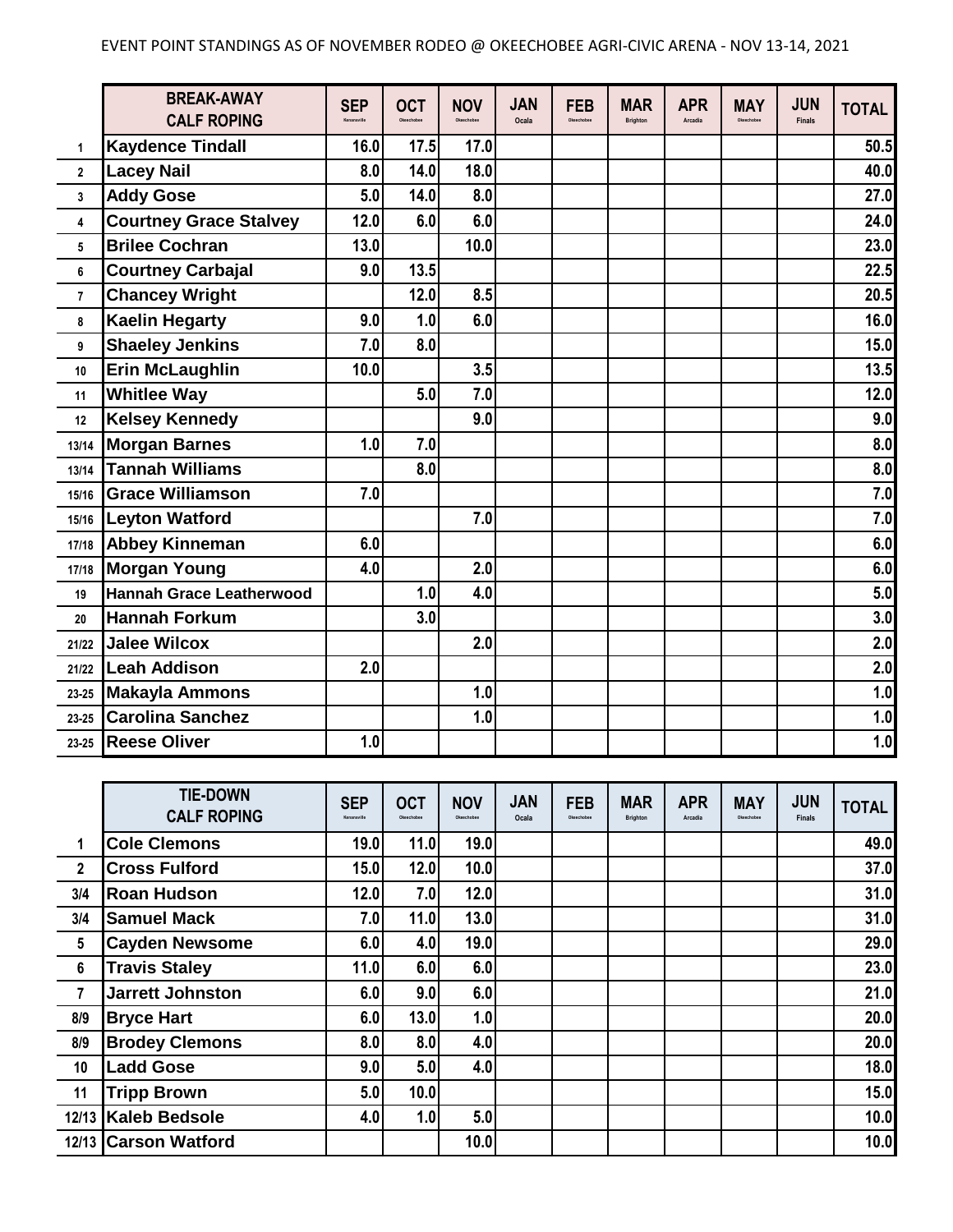## EVENT POINT STANDINGS AS OF NOVEMBER RODEO @ OKEECHOBEE AGRI-CIVIC ARENA - NOV 13-14, 2021

|    | <b>TIE-DOWN</b><br>(Continued) | <b>SEP</b><br>Kenansville | <b>OCT</b><br>Okeechobee | <b>NOV</b><br>Okeechobee | <b>JAN</b><br>Ocala | <b>FEB</b><br>Okeechobee | <b>MAR</b><br><b>Brighton</b> | <b>APR</b><br>Arcadia | <b>MAY</b><br>Okeechobee | <b>JUN</b><br><b>Finals</b> | <b>TOTAL</b> |
|----|--------------------------------|---------------------------|--------------------------|--------------------------|---------------------|--------------------------|-------------------------------|-----------------------|--------------------------|-----------------------------|--------------|
|    | 14/15 Bryson Crawford          | 2.0 <sub>l</sub>          | 5.0                      |                          |                     |                          |                               |                       |                          |                             | 7.0          |
|    | 14/15 Jake McKendree           |                           | 7.0                      |                          |                     |                          |                               |                       |                          |                             | 7.0          |
| 16 | <b>Peydon Strayer</b>          |                           | 1.01                     | 1.0                      |                     |                          |                               |                       |                          |                             | 2.0          |

|              | <b>BARREL RACING</b>      | <b>SEP</b><br>Kenansville | <b>OCT</b><br>Okeechobe | <b>NOV</b><br>Okeachobea | <b>JAN</b><br>Ocala | <b>FEB</b><br>Okeechoher | <b>MAR</b><br><b>Brighton</b> | <b>APR</b><br>Arcadia | <b>MAY</b><br>Okeechobee | <b>JUN</b><br><b>Finals</b> | <b>TOTAL</b> |
|--------------|---------------------------|---------------------------|-------------------------|--------------------------|---------------------|--------------------------|-------------------------------|-----------------------|--------------------------|-----------------------------|--------------|
| 1            | <b>Casey Oliver</b>       | 17.5                      | 10.0                    | 19.0                     |                     |                          |                               |                       |                          |                             | 46.5         |
| $\mathbf{2}$ | <b>Ava Grayce Sanders</b> |                           | 16.0                    | 18.0                     |                     |                          |                               |                       |                          |                             | 34.0         |
| 3/4          | <b>Tannah Williams</b>    | 7.0                       | 9.0                     | 8.0                      |                     |                          |                               |                       |                          |                             | 24.0         |
| 3/4          | <b>McLayne Roebuck</b>    |                           | 10.0                    | 14.0                     |                     |                          |                               |                       |                          |                             | 24.0         |
| 5            | <b>Hayden Davis</b>       | 10.5                      |                         | 11.0                     |                     |                          |                               |                       |                          |                             | 21.5         |
| 6            | <b>Kaitlyn Sims</b>       | 14.0                      |                         | 5.0                      |                     |                          |                               |                       |                          |                             | 19.0         |
| 7/8          | <b>Brilee Cochran</b>     | 7.0                       | 8.0                     | 3.0                      |                     |                          |                               |                       |                          |                             | 18.0         |
| 7/8          | Kali Holt                 |                           | 8.0                     | 10.0                     |                     |                          |                               |                       |                          |                             | 18.0         |
| 9            | <b>Jalee Wilcox</b>       | 3.0                       | 12.0                    | 1.0                      |                     |                          |                               |                       |                          |                             | 16.0         |
| 10           | <b>Roxy Waring</b>        | 11.0                      | 4.0                     |                          |                     |                          |                               |                       |                          |                             | 15.0         |
| 11           | <b>Erin McLaughlin</b>    | 9.0                       | 4.0                     |                          |                     |                          |                               |                       |                          |                             | 13.0         |
| 12           | <b>Kylie Perra</b>        | 7.0                       | 5.0                     |                          |                     |                          |                               |                       |                          |                             | 12.0         |
| 13           | <b>Michelle Barnes</b>    | 8.0                       |                         | 3.0                      |                     |                          |                               |                       |                          |                             | 11.0         |
| 14           | <b>Leah Addison</b>       |                           | 6.0                     | 4.0                      |                     |                          |                               |                       |                          |                             | 10.0         |
| 15           | <b>Shaeley Jenkins</b>    | 1.0                       | 8.0                     |                          |                     |                          |                               |                       |                          |                             | 9.0          |
| 16/17        | <b>Ema-Rae Blanchard</b>  | 6.0                       | 2.0                     |                          |                     |                          |                               |                       |                          |                             | 8.0          |
| 16/17        | <b>Emma Hite</b>          | 6.0                       |                         | 2.0                      |                     |                          |                               |                       |                          |                             | 8.0          |
| 18           | <b>Reese Arble</b>        |                           | 1.0                     | 6.0                      |                     |                          |                               |                       |                          |                             | 7.0          |
| 19           | <b>Kaleigh Becton</b>     |                           |                         | 6.0                      |                     |                          |                               |                       |                          |                             | 6.0          |
| $20 - 22$    | <b>Abbey Kinneman</b>     | 3.0                       |                         |                          |                     |                          |                               |                       |                          |                             | 3.0          |
| $20 - 22$    | <b>Ashlyn Kalb</b>        |                           | 3.0                     |                          |                     |                          |                               |                       |                          |                             | 3.0          |
| $20 - 22$    | <b>Maci McDonald</b>      |                           | 3.0                     |                          |                     |                          |                               |                       |                          |                             | 3.0          |
| 23           | <b>Kay Redman</b>         |                           | 1.0                     |                          |                     |                          |                               |                       |                          |                             | 1.0          |

|                | <b>POLE BENDING</b>       | <b>SEP</b><br>Kenansville | <b>OCT</b><br>Okeechobee | <b>NOV</b><br>Okeechobee | <b>JAN</b><br>Ocala | <b>FEB</b><br>Okeechobee | <b>MAR</b><br><b>Brighton</b> | <b>APR</b><br>Arcadia | <b>MAY</b><br>Okeechobee | <b>JUN</b><br><b>Finals</b> | <b>TOTAL</b> |
|----------------|---------------------------|---------------------------|--------------------------|--------------------------|---------------------|--------------------------|-------------------------------|-----------------------|--------------------------|-----------------------------|--------------|
|                | <b>Ryla Bryant</b>        | 8.0 <sub>1</sub>          | 15.0                     | 16.0                     |                     |                          |                               |                       |                          |                             | 39.0         |
| $\overline{2}$ | <b>Ema-Rae Blanchard</b>  |                           | 13.0                     | 16.0                     |                     |                          |                               |                       |                          |                             | 29.0         |
| 3              | <b>Sabra Manning</b>      | 9.0                       | 8.0                      | 10.0                     |                     |                          |                               |                       |                          |                             | 27.0         |
| 4              | <b>Hayden Davis</b>       | 10.0                      | 7.0                      | 7.0                      |                     |                          |                               |                       |                          |                             | 24.0         |
| 5/6            | <b>Morgan Barnes</b>      | 15.0                      | 5.0                      | 2.0                      |                     |                          |                               |                       |                          |                             | 22.0         |
| 5/6            | <b>Kylie Perra</b>        | 5.0                       | 2.0                      | 15.0                     |                     |                          |                               |                       |                          |                             | 22.0         |
|                | <b>Ava Grayce Sanders</b> |                           | 9.0                      | 10.0                     |                     |                          |                               |                       |                          |                             | 19.0         |
| 8              | <b>Maci McDonald</b>      | 6.0                       | 5.0                      | 7.0                      |                     |                          |                               |                       |                          |                             | 18.0         |
| 9              | <b>Kelsey Kennedy</b>     | 6.0                       |                          | 9.0                      |                     |                          |                               |                       |                          |                             | 15.0         |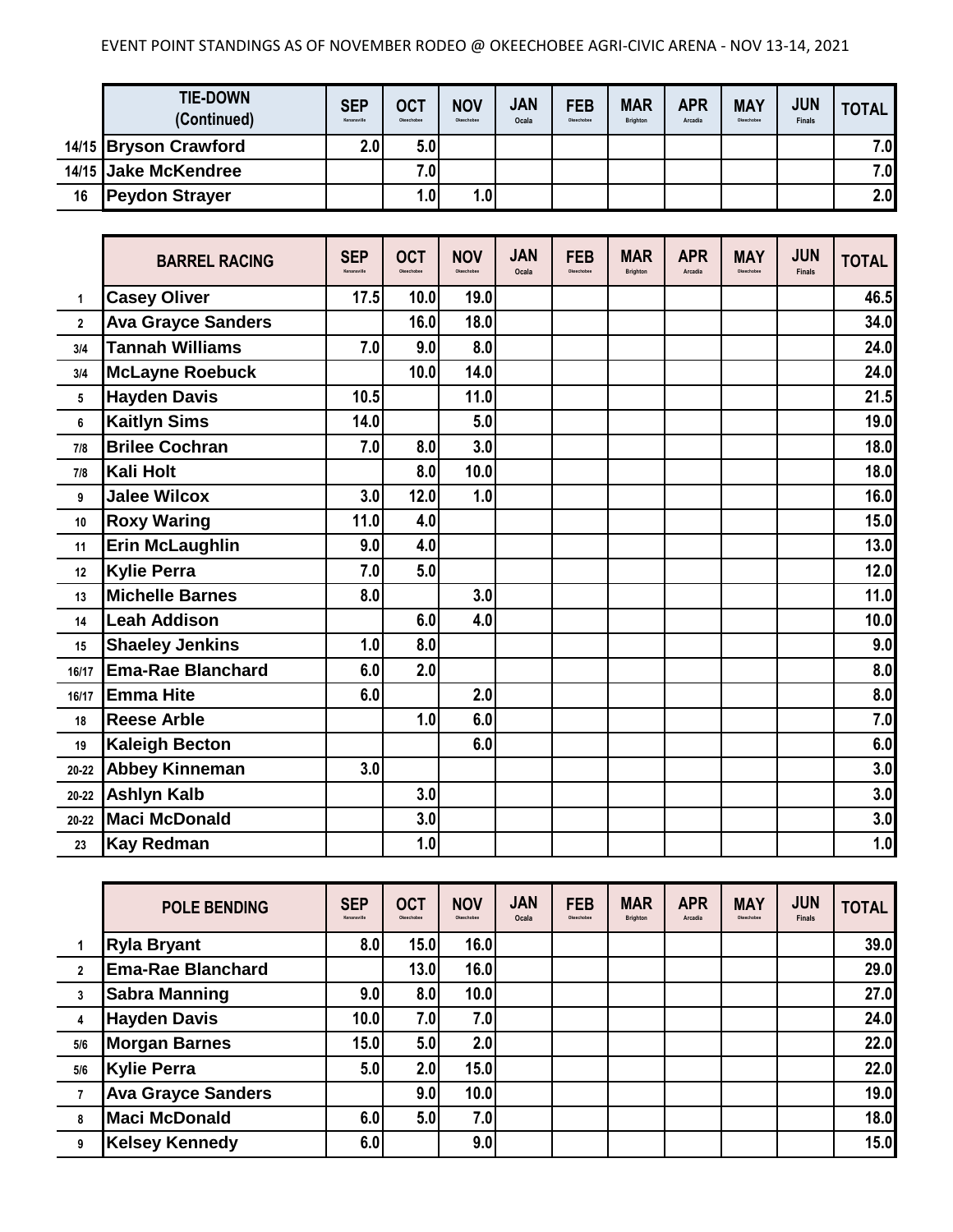|           | <b>POLE BENDING</b><br>(Continued) | <b>SEP</b><br>Kenansville | <b>OCT</b><br>Okeechobee | <b>NOV</b><br>Okeechobee | <b>JAN</b><br>Ocala | <b>FEB</b><br>Okeechobee | <b>MAR</b><br><b>Brighton</b> | <b>APR</b><br>Arcadia | <b>MAY</b><br>Okeechobee | <b>JUN</b><br><b>Finals</b> | <b>TOTAL</b> |
|-----------|------------------------------------|---------------------------|--------------------------|--------------------------|---------------------|--------------------------|-------------------------------|-----------------------|--------------------------|-----------------------------|--------------|
|           | 10-12 McLayne Roebuck              | 14.0                      |                          |                          |                     |                          |                               |                       |                          |                             | 14.0         |
| $10 - 12$ | Hannah Forkum                      | 4.0                       | 10.0                     |                          |                     |                          |                               |                       |                          |                             | 14.0         |
| $10 - 12$ | <b>Addy Vachon</b>                 | 6.0                       | 5.0                      | 3.0                      |                     |                          |                               |                       |                          |                             | 14.0         |
| 13        | <b>Casey Oliver</b>                | 4.0                       | 8.0                      | 1.0                      |                     |                          |                               |                       |                          |                             | $13.0$       |
| 14        | <b>Roxy Waring</b>                 |                           | 9.0                      | 3.0                      |                     |                          |                               |                       |                          |                             | $12.0$       |
| 15/16     | <b>Kaitlyn Sims</b>                | 10.0                      |                          |                          |                     |                          |                               |                       |                          |                             | 10.0         |
| 15/16     | <b>Chancey Wright</b>              |                           | 10.0                     |                          |                     |                          |                               |                       |                          |                             | 10.0         |
| 17        | <b>Michelle Barnes</b>             | 8.0                       |                          |                          |                     |                          |                               |                       |                          |                             | 8.0          |
| 18/19     | <b>Kaleigh Becton</b>              |                           |                          | 4.0                      |                     |                          |                               |                       |                          |                             | 4.0          |
| 18/19     | <b>Leah Addison</b>                |                           |                          | 4.0                      |                     |                          |                               |                       |                          |                             | 4.0          |
| 20/21     | Lexi Woods                         | 2.0                       | 1.0                      |                          |                     |                          |                               |                       |                          |                             | 3.0          |
| 20/21     | Kali Holt                          |                           | 3.0                      |                          |                     |                          |                               |                       |                          |                             | 3.0          |
| 22/23     | <b>Emma Hite</b>                   | 2.0                       |                          |                          |                     |                          |                               |                       |                          |                             | 2.0          |
| 22/23     | <b>Lakin Beaty</b>                 |                           |                          | 2.0                      |                     |                          |                               |                       |                          |                             | 2.0          |
| 24/25     | <b>Lindsay Widener</b>             |                           |                          | 1.0                      |                     |                          |                               |                       |                          |                             | 1.0          |
| 24/25     | <b>Whitlee Way</b>                 | 1.0                       |                          |                          |                     |                          |                               |                       |                          |                             | 1.0          |

|                | <b>TEAM ROPING</b><br><b>HEADERS</b> | <b>SEP</b><br>Kenansville | <b>OCT</b><br>Okeechobee | <b>NOV</b><br>Okeachober | <b>JAN</b><br>Ocala | <b>FEB</b><br>Okeechobee | <b>MAR</b><br><b>Brighton</b> | <b>APR</b><br><b>Arcadia</b> | <b>MAY</b><br>Okeechobee | <b>JUN</b><br><b>Finals</b> | <b>TOTAL</b> |
|----------------|--------------------------------------|---------------------------|--------------------------|--------------------------|---------------------|--------------------------|-------------------------------|------------------------------|--------------------------|-----------------------------|--------------|
| $1-3$          | <b>Lacey Nail</b>                    | 18.0                      | 15.0                     | 3.0                      |                     |                          |                               |                              |                          |                             | 36.0         |
| $1 - 3$        | <b>Bryson Crawford</b>               | 13.0                      | 14.0                     | 9.0                      |                     |                          |                               |                              |                          |                             | 36.0         |
| $1 - 3$        | <b>Chancey Wright</b>                | 12.0                      | 10.0                     | 14.0                     |                     |                          |                               |                              |                          |                             | 36.0         |
| 4              | <b>Owen Clemons</b>                  | 10.0                      | 7.0                      | 18.0                     |                     |                          |                               |                              |                          |                             | 35.0         |
| 5              | <b>Cayden Newsome</b>                | 11.0                      | 9.0                      | 4.0                      |                     |                          |                               |                              |                          |                             | 24.0         |
| 6              | <b>Courtney Carbajal</b>             | 7.0                       | 11.0                     | 5.0                      |                     |                          |                               |                              |                          |                             | 23.0         |
| $\overline{7}$ | <b>Brodey Clemons</b>                | 5.0                       | 10.0                     | 7.0                      |                     |                          |                               |                              |                          |                             | 22.0         |
| 8              | <b>Tripp Brown</b>                   | 4.0                       | 9.0                      | 7.0                      |                     |                          |                               |                              |                          |                             | 20.0         |
| 9              | <b>Luke Kinard</b>                   | 9.0                       |                          | 9.0                      |                     |                          |                               |                              |                          |                             | 18.0         |
| 10             | <b>Reese Rimes</b>                   | 6.0                       | 5.0                      | 6.0                      |                     |                          |                               |                              |                          |                             | 17.0         |
| 11             | <b>Trey Weekly</b>                   |                           |                          | 10.0                     |                     |                          |                               |                              |                          |                             | 10.0         |
| 12             | <b>Ladd Gose</b>                     |                           | 4.0                      | 5.0                      |                     |                          |                               |                              |                          |                             | 9.0          |
| 13             | <b>Cale Tous</b>                     | 7.0                       |                          |                          |                     |                          |                               |                              |                          |                             | 7.0          |
| 14             | <b>Christina Cross</b>               |                           | 5.0                      |                          |                     |                          |                               |                              |                          |                             | 5.0          |
| 15             | <b>Kaelin Hegarty</b>                | 4.0                       |                          |                          |                     |                          |                               |                              |                          |                             | 4.0          |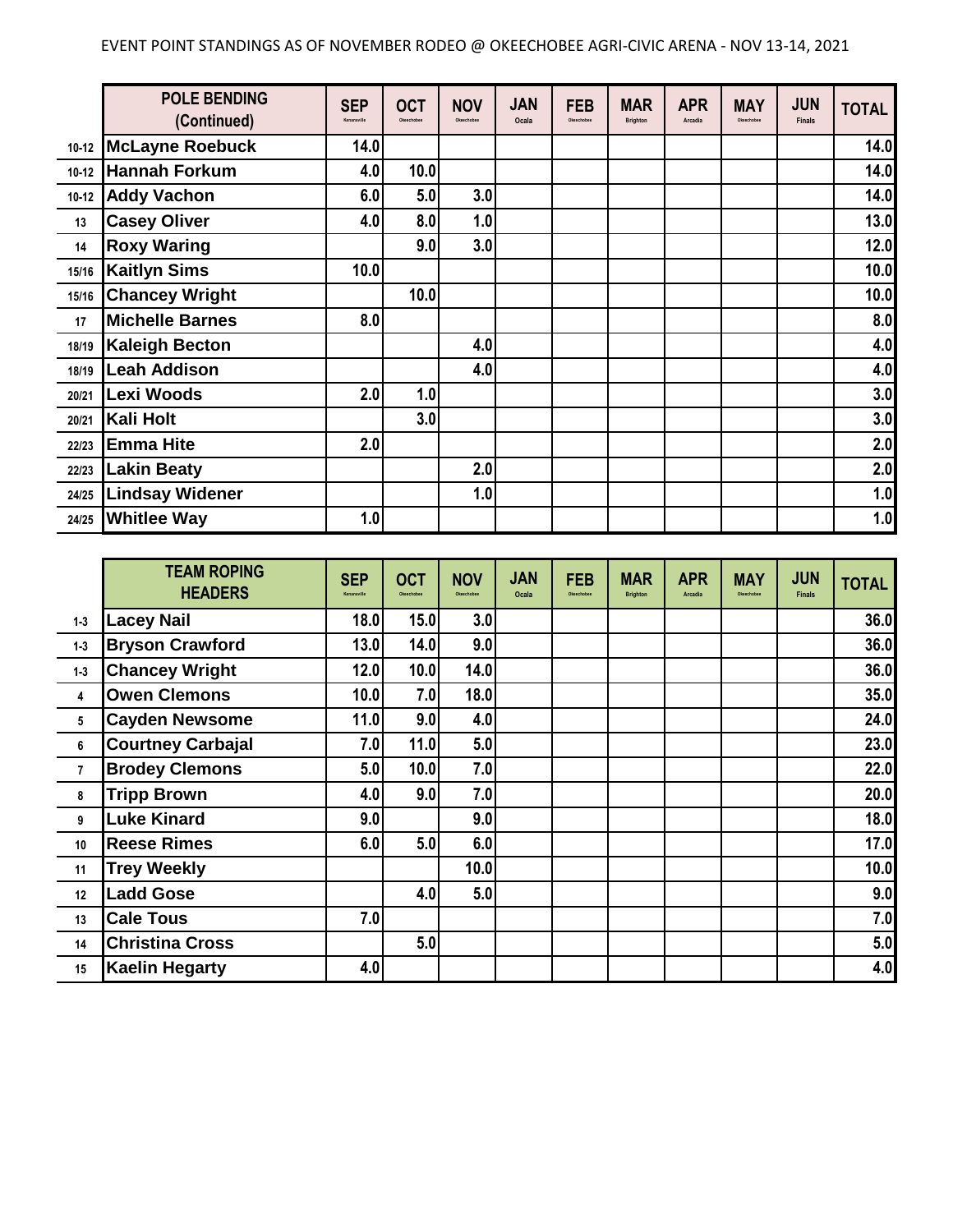|                | <b>TEAM ROPING</b><br><b>HEELERS</b> | <b>SEP</b><br>Kenansville | <b>OCT</b><br>Okeechobee | <b>NOV</b><br>Okeechobee | <b>JAN</b><br>Ocala | <b>FEB</b><br>Okeechobee | <b>MAR</b><br><b>Brighton</b> | <b>APR</b><br><b>Arcadia</b> | <b>MAY</b><br>Okeechobee | <b>JUN</b><br><b>Finals</b> | <b>TOTAL</b> |
|----------------|--------------------------------------|---------------------------|--------------------------|--------------------------|---------------------|--------------------------|-------------------------------|------------------------------|--------------------------|-----------------------------|--------------|
| $1 - 3$        | <b>Travis Staley</b>                 | 18.0                      | 15.0                     | 3.0                      |                     |                          |                               |                              |                          |                             | 36.0         |
| $1 - 3$        | <b>Carson Watford</b>                | 13.0                      | 14.0                     | 9.0                      |                     |                          |                               |                              |                          |                             | 36.0         |
| $1 - 3$        | <b>Peanut Rouse</b>                  | 12.0                      | 10.0                     | 14.0                     |                     |                          |                               |                              |                          |                             | 36.0         |
| 4              | <b>Cole Clemons</b>                  | 10.0                      | 7.0                      | 18.0                     |                     |                          |                               |                              |                          |                             | 35.0         |
| 5              | <b>Bryce Hart</b>                    | 11.0                      | 9.0                      | 4.0                      |                     |                          |                               |                              |                          |                             | 24.0         |
| 6              | <b>Samuel Mack</b>                   | 7.0                       | 11.0                     | 5.0                      |                     |                          |                               |                              |                          |                             | 23.0         |
| $\overline{7}$ | <b>Cody Vina</b>                     | 5.0                       | 10.0                     | 7.0                      |                     |                          |                               |                              |                          |                             | 22.0         |
| 8              | <b>Jaggar White</b>                  | 4.0                       | 9.0                      | 7.0                      |                     |                          |                               |                              |                          |                             | 20.0         |
| 9              | <b>Jake McKendree</b>                | 9.0                       |                          | 9.0                      |                     |                          |                               |                              |                          |                             | 18.0         |
| 10             | A J Class                            | 6.0                       | 5.0                      | 6.0                      |                     |                          |                               |                              |                          |                             | 17.0         |
| 11             | <b>Carson Davis</b>                  |                           |                          | 10.0                     |                     |                          |                               |                              |                          |                             | 10.0         |
| 12             | <b>Cross Fulford</b>                 |                           | 4.0                      | 5.0                      |                     |                          |                               |                              |                          |                             | 9.0          |
| 13             | <b>Matthew Parrish</b>               | 7.0                       |                          |                          |                     |                          |                               |                              |                          |                             | 7.0          |
| 14             | <b>Victoria Cross</b>                |                           | 5.0                      |                          |                     |                          |                               |                              |                          |                             | 5.0          |
| 15/16          | <b>Kaleb Bedsole</b>                 |                           |                          | 4.0                      |                     |                          |                               |                              |                          |                             | 4.0          |
| 15/16          | Jarrett Johnston                     |                           | 4.0                      |                          |                     |                          |                               |                              |                          |                             | 4.0          |

| <b>GIRL'S CUTTING</b> | <b>OCT</b><br>Okeechobee | <b>NOV</b><br>Okeechobee | <b>FEB</b><br>Okeechobee |  | <b>MAY</b><br><b>Finals</b> | <b>TOTAL</b> |
|-----------------------|--------------------------|--------------------------|--------------------------|--|-----------------------------|--------------|
| <b>Casey Oliver</b>   | 16.0                     | 20.0                     |                          |  |                             | 36.0         |
| <b>Ryleigh Flynn</b>  | 20.0                     | 13.5                     |                          |  |                             | 33.5         |
| <b>Josey Tingley</b>  | 16.5                     | 15.5                     |                          |  |                             | 32.0         |
| <b>Brilee Cochran</b> | 15.5                     | 15.0                     |                          |  |                             | 30.5         |
| <b>Haegen Fussell</b> | 12.0                     | 16.0                     |                          |  |                             | 28.0         |

|                | <b>REINED COW</b><br><b>HORSE</b> | <b>SEP</b><br>Triple J | <b>NOV</b><br>Triple J | <b>JAN</b><br>Triple J |  | <b>APR</b><br>Triple J | <b>MAY</b><br><b>Finals</b> | <b>TOTAL</b> |
|----------------|-----------------------------------|------------------------|------------------------|------------------------|--|------------------------|-----------------------------|--------------|
|                | <b>Caroline Fletcher</b>          | 20.0                   | 20.0                   |                        |  |                        |                             | 40.0         |
| $\overline{2}$ | <b>Cecilia Sanchez</b>            | 17.0                   | 17.0                   |                        |  |                        |                             | 34.0         |
| 3              | <b>Wyatt Williams</b>             | 13.5                   | 17.0                   |                        |  |                        |                             | 30.5         |
|                | <b>Jake McKenndree</b>            | 15.0                   | 13.0                   |                        |  |                        |                             | 28.0         |
| 5              | <b>Carolina Sanchez</b>           | 14.5                   | 11.0                   |                        |  |                        |                             | 25.5         |
| 6              | Kora Lemmermen                    | 9.0                    | 12.0                   |                        |  |                        |                             | 21.0         |
|                | <b>Lindsay Widener</b>            | 9.0                    |                        |                        |  |                        |                             | 9.0          |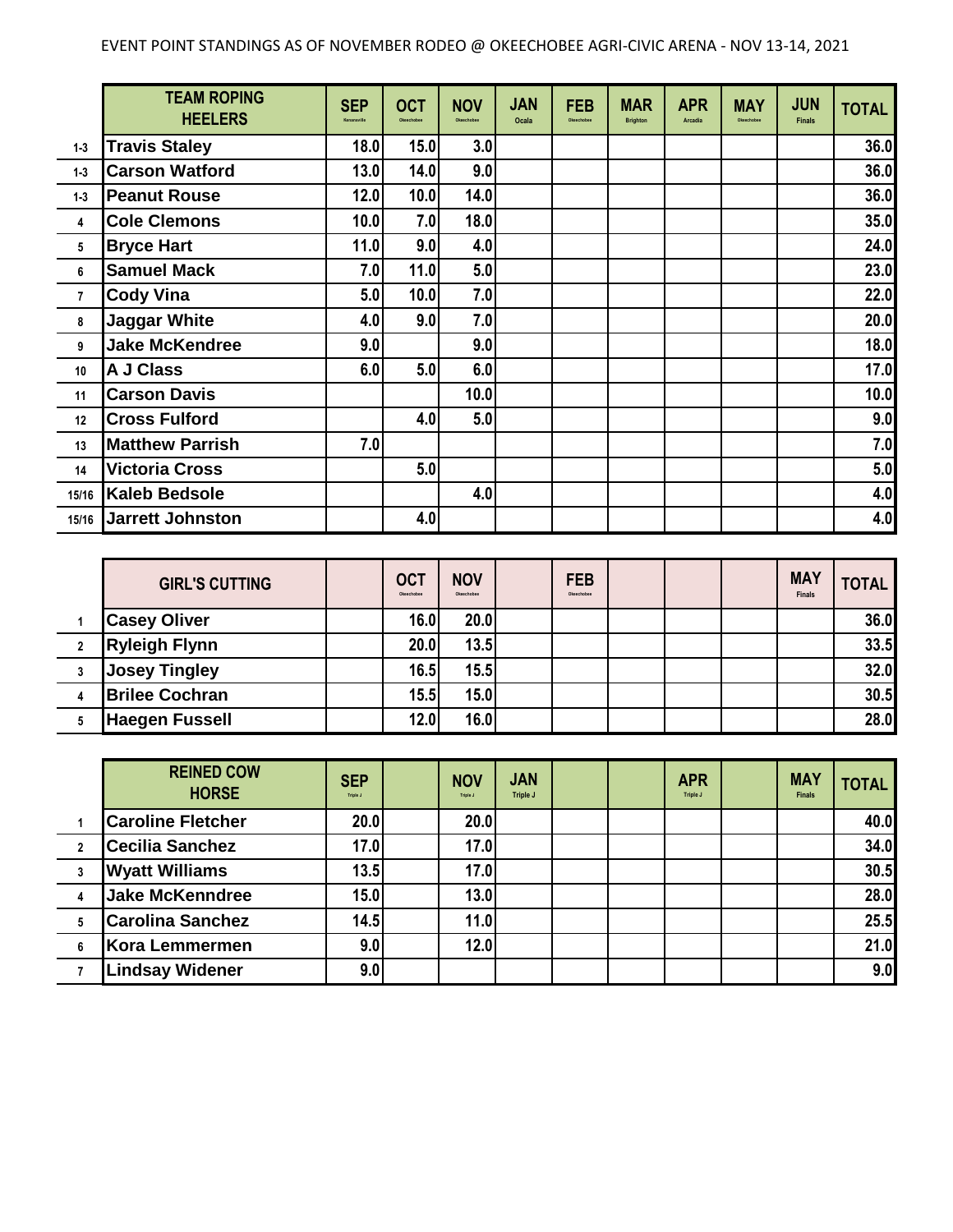|                | <b>GIRL'S ALL AROUND</b><br>Top 15 | <b>SEP</b><br>Kenansville | <b>OCT</b><br>Okeechobee | <b>NOV</b><br>Okeechobee | <b>JAN</b><br>Ocala | <b>FEB</b><br>Okeechobee | <b>MAR</b><br><b>Brighton</b> | <b>APR</b><br>Arcadia | <b>MAY</b><br>Okeechobee | <b>JUN</b><br><b>Finals</b> | <b>TOTAL</b> |
|----------------|------------------------------------|---------------------------|--------------------------|--------------------------|---------------------|--------------------------|-------------------------------|-----------------------|--------------------------|-----------------------------|--------------|
| 1              | <b>Kaydence Tindall</b>            | 34.0                      | 26.5                     | 36.0                     |                     |                          |                               |                       |                          |                             | 96.5         |
| $\mathbf{2}$   | <b>Courtney Carbajal</b>           | 33.0                      | 44.5                     | 7.0                      |                     |                          |                               |                       |                          |                             | 84.5         |
| 3              | <b>Lacey Nail</b>                  | 26.0                      | 29.0                     | 21.0                     |                     |                          |                               |                       |                          |                             | 76.0         |
| 4              | <b>Brilee Cochran</b>              | 22.0                      | 21.0                     | 31.0                     |                     |                          |                               |                       |                          |                             | 74.0         |
| 5              | <b>Chancey Wright</b>              | 17.0                      | 32.0                     | 22.5                     |                     |                          |                               |                       |                          |                             | 71.5         |
| 6              | <b>Courtney Grace Stalvey</b>      | 31.0                      | 22.0                     | 18.0                     |                     |                          |                               |                       |                          |                             | 71.0         |
| $\overline{7}$ | <b>Casey Oliver</b>                | 21.5                      | 18.0                     | 20.0                     |                     |                          |                               |                       |                          |                             | 59.5         |
| 8              | <b>Erin McLaughlin</b>             | 30.0                      | 16.0                     | 12.5                     |                     |                          |                               |                       |                          |                             | 58.5         |
| 9              | <b>Ava Grayce Sanders</b>          |                           | 25.0                     | 28.0                     |                     |                          |                               |                       |                          |                             | 53.0         |
| 10             | <b>Addy Gose</b>                   | 5.0                       | 23.0                     | 20.0                     |                     |                          |                               |                       |                          |                             | 48.0         |
| 11             | <b>Hayden Davis</b>                | 20.5                      | 7.0                      | 18.0                     |                     |                          |                               |                       |                          |                             | 45.5         |
| 12/13          | <b>Morgan Young</b>                | 14.0                      | 11.0                     | 14.0                     |                     |                          |                               |                       |                          |                             | 39.0         |
| 12/13          | <b>Ryla Bryant</b>                 | 8.0                       | 15.0                     | 16.0                     |                     |                          |                               |                       |                          |                             | 39.0         |
| 14             | <b>Kylie Perra</b>                 | 13.0                      | 7.0                      | 18.5                     |                     |                          |                               |                       |                          |                             | 38.5         |
| 15             | <b>McLayne Roebuck</b>             | 14.0                      | 10.0                     | 14.0                     |                     |                          |                               |                       |                          |                             | 38.0         |
|                |                                    |                           |                          |                          |                     |                          |                               |                       |                          |                             | 0.0          |
|                |                                    |                           |                          |                          |                     |                          |                               |                       |                          |                             | 0.0          |

|              | <b>BOY'S ALL AROUND</b><br>Top 15 | <b>SEP</b><br>Kenansville | <b>OCT</b><br>Okeechober | <b>NOV</b><br>Okeachobea | <b>JAN</b><br>Ocala | <b>FEB</b><br>Okeechobee | <b>MAR</b><br><b>Brighton</b> | <b>APR</b><br>Arcadia | <b>MAY</b><br>Okeechobee | <b>JUN</b><br><b>Finals</b> | <b>TOTAL</b> |
|--------------|-----------------------------------|---------------------------|--------------------------|--------------------------|---------------------|--------------------------|-------------------------------|-----------------------|--------------------------|-----------------------------|--------------|
| $\mathbf 1$  | <b>Cole Clemons</b>               | 29.0                      | 18.0                     | 37.0                     |                     |                          |                               |                       |                          |                             | 84.0         |
| $\mathbf{2}$ | <b>Tripp Brown</b>                | 28.0                      | 29.0                     | 26.0                     |                     |                          |                               |                       |                          |                             | 83.0         |
| 3            | <b>Travis Staley</b>              | 29.0                      | 21.0                     | 9.0                      |                     |                          |                               |                       |                          |                             | 59.0         |
| 4            | A J Class                         | 16.0                      | 15.0                     | 26.0                     |                     |                          |                               |                       |                          |                             | 57.0         |
| 5            | <b>Samuel Mack</b>                | 14.0                      | 22.0                     | 18.0                     |                     |                          |                               |                       |                          |                             | 54.0         |
| 6            | <b>Cayden Newsome</b>             | 17.0                      | 13.0                     | 23.0                     |                     |                          |                               |                       |                          |                             | 53.0         |
| 7/8          | <b>Carson Watford</b>             | 13.0                      | 14.0                     | 19.0                     |                     |                          |                               |                       |                          |                             | 46.0         |
| 7/8          | <b>Cross Fulford</b>              | 15.0                      | 16.0                     | 15.0                     |                     |                          |                               |                       |                          |                             | 46.0         |
| 9            | <b>Bryce Hart</b>                 | 17.0                      | 22.0                     | 5.0                      |                     |                          |                               |                       |                          |                             | 44.0         |
| 10           | <b>Bryson Crawford</b>            | 15.0                      | 19.0                     | 9.0                      |                     |                          |                               |                       |                          |                             | 43.0         |
| 11           | <b>Brodey Clemons</b>             | <b>13.0</b>               | 18.0                     | 11.0                     |                     |                          |                               |                       |                          |                             | 42.0         |
| 12           | Ladd Gose                         | 9.0                       | 9.0                      | 9.0                      |                     |                          |                               |                       |                          |                             | 27.0         |
| 13/14        | <b>Jake McKendree</b>             | 9.0                       | 7.0                      | 9.0                      |                     |                          |                               |                       |                          |                             | 25.0         |
| 13/14        | <b>Jarrett Johnston</b>           | 6.0                       | 13.0                     | 6.0                      |                     |                          |                               |                       |                          |                             | 25.0         |
| 15           | Luke Kinard                       | 9.0                       |                          | 9.0                      |                     |                          |                               |                       |                          |                             | 18.0         |